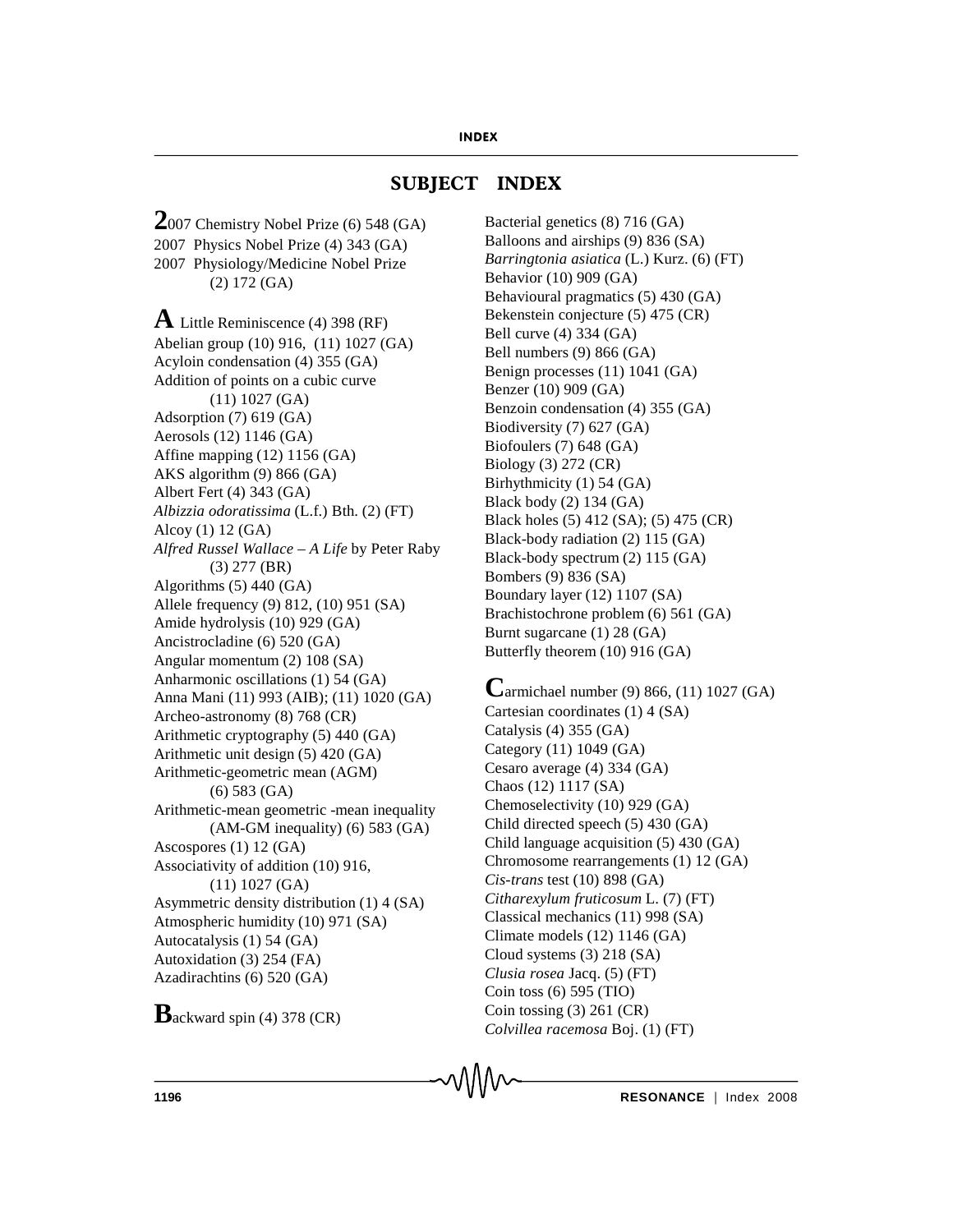Combinations (7) 662 (CR) Complex numbers (1) 35 (GA) Conceptualised biology (3) 272 (CR) Condensed benzenes (8) 730 (GA) Conics (10) 916 (GA) Conjugal Pairing in *Escherichia coli* (8) 793 (CL) Conservation biology (7) 627 (GA) Controllability (11) 1009 (SA) Convection (7) 638 (GA) Correlation coefficient (10) 978 (TIO) Cosmology (4) 319 (GA) Cotyledons (5) 468 (CR) *Couroupita guianesis* Abul. (9) (FT) *Crescentia cujete* L. (8) (FT) CRT output unit (5) 420 (GA) Cubic curves (11) 1027 (GA) Cyanide catalysis (4) 355 (GA) Cyanoglycosides (4) 355 (GA) Cyanohydrins (4) 355 (GA) Cycloid (4) 378 (CR)

# **D**arwin (3) 236 (GA)

David D Perkins (1) 12, 28 (GA) Deformable media analysis (4) 319 (GA) Design experience (5) 420 (GA) Dimensional analysis (5) 475 (CR) *Diospyros montana* Roxb.(10) 991 (FT) Dirac sea (8) 739 (GA) Displacement current (11) 1065 (CR) Diversity (5) 468 (CR) DNA (2) 195 (RN) Double helical rigid rod (2) 195 (RN) *Drosophila melanogaster* (10) 909 (GA) Droughts (12) 1117 (SA)

# **E**arly computer  $(5)$  420  $(GA)$

Earth's rotation (8) 706 (SA) Einstein (7) 655 (GA) Einstein's general relativity (4) 319 (GA) El Nino (3) 218 (SA) Electrochemical systems (12) 1133 (GA) Electromagnetic field (2) 108 (SA) Electromagnetic radiation (2) 115 (GA) Electromagnetic theory (11) 1065 (CR) Electron spin (7) 610 (SA)

Electrostatics (9) 802 (SA) Elephants (7) 638 (GA) Elliptic curve (11) 1027 (GA) Embryonic stem cells (2) 172 (GA) Endangered species (7) 627 (GA) ENSO (3) 218 (SA) Entropy (5) 475 (CR) Environmental ethics (7) 627 (GA) Equal and varying probability selection (3) 261 (CR) Equilibrium (11) 1009 (SA) Erlanger programme (12) 1156 (GA) Euclidean space (4) 334 (GA) Euler-line (1) 35 (GA) Event horizon (5) 475 (CR) Evolution (9) 812 (SA)

# $\mathbf{F}$ actorization (5) 440 (GA)

Fair toss (3) 261 (CR) Family of curves (10) 916 (GA) Felix Klein (12) 1156 (GA) Fermat (6) 561 (GA) Ferromagnetic (4) 343 (GA) Fighter aircraft (9) 836 (SA) Fischer (5) 456 (FA) Fitness (3) 245 (GA); (9) 812 (SA) Fluctuations test (8) 716 (GA) Fluid flows (4) 319 (GA) Fluid mechanics (9) 802 (SA) Free falling frame (4) 312 (SA) Functional morphology (5) 468 (CR)

# G H Hardy (AIB)

Gaussian probability density (4) 334 (GA) General relativity (4) 312 (SA) Genetic fine structure mapping (10) 898 (GA) Genetic manipulation of ES cells (2) 172 (GA) Geneticist (1) 28 (GA) Genotype frequency (9) 812, (10) 951 (SA) Geodesics (4) 319, (6) 561 (GA) Geometric distribution (3) 261 (CR) Geometry (9) 844 (GA) Geophagy (3) 245 (GA) Giant magnetoresistance (4) 343 (GA) Giuga's conjecture (9) 866 (GA) Global warming (12) 1146 (GA)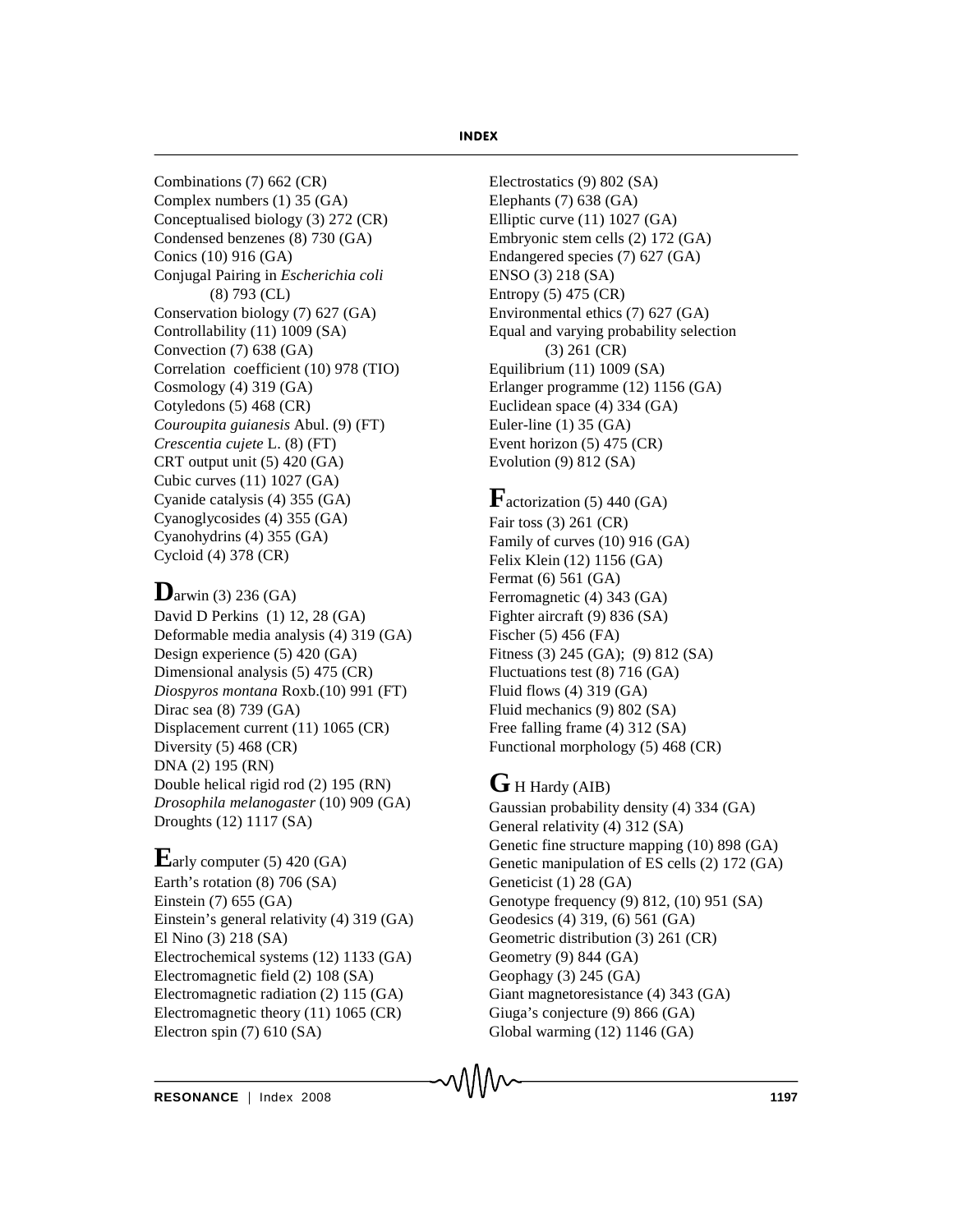Graphenes (8) 730 (GA) Gravitation (10) 941 (SA) Gravitational force (1) 4 (SA) Gravitational redshift (4) 312 (SA) Green chemistry (11) 1041 (GA) Green solvents (11) 1041 (GA) Green syntheses (11) 1041 (GA) *Grevillea robusta* A. Cunn.ex.R.Br.(11) (FT) Group (12) 1156 (GA) Group law (10) 916 (GA) Grubbs (5) 456 (FA) Gusts and winds (10) 971 (SA)

# $H$ –W equilibrium (10) 951 (SA)

Habitat (7) 627 (GA) Half turn (12) 1156 (GA) Handbook of solar radiation data for India (11) 1082 (CL) Hawking radiation (5) 475 (CR) Heat (2) 115 (GA) Heat transfer (7) 638 (GA) Heinz mean (6) 583 (GA) Heterocyclic (5) 456 (FA) Heterogeneous catalysis (6) 548 (GA) Holder mean (6) 583 (GA) Homogeneous coordinates (10) 916 (GA) HPRT (2) 172 (GA) Human ES cells (2) 172 (GA) Hydrophobicity (12) 1141 (GA) Hypersonic flows (8) 752, (12) 1107 (SA)

## **I**cing (10) 971 (SA)

Ideal population (10) 951 (SA) Indian monsoon (3) 218 (SA) Indian reference atmosphere (10) 971 (SA) Inequalities (6) 583 (GA) Information theory (5) 440 (GA) Integrated open-ended experiments (1) 54 (GA) International Standard Atmosphere (10) 971 (SA) Internet security (5) 440 (GA) Invariant (12) 1156 (GA) Irrational (2) 181 (GA) Ishwarone (6) 520 (GA) Isometry (12) 1156 (GA) ITCZ (3) 218 (SA)

**J**oshua Lederberg (8) 702 (AIB)

**K**akeya problem (6) 561 (GA) Keystone niches (7) 648 (GA)

## **L**a Nina (3) 218 (SA)

Laminar flow (1) 81 (CR) Language behavior (5) 430 (GA) *Language Behaviour: Acquisition and Evolutionary History* by R Narasimhan (5) 487 (BR) Lecture (2) 191 (CR) Leg spin (4) 378 (CR) Lift and drag (11) 1009 (SA) Litsomentol (6) 520 (GA) Logarithm  $(6)$  510  $(SA)$ Logarithmic mean (6) 583 (GA) Lotus (12) 1141 (GA)

## **M**ach number (12) 1107 (SA) Magnetic flux (2) 108 (SA) Magnus effect (4) 378 (CR) Mario R Capecchi (2) 172 (GA) Martin J Evans (2) 172 (GA) Mathematical analysis (12) 1133 (GA) Maxwell's equations (11) 1065 (CR) Measurement of viscosity (1) 81 (CR) *Measuring the World* by Daniel Kehlmann (8) 772 (BR) Lederberg and the 'Cellularity' of Bacteria (8) 775 (RF) Metastable equilibrium (1) 54 (GA) Meteorological instrumentation (11) 1020 (GA)

Micorrhiza (6) 541 (GA) Mini and micro air vehicles (9) 836 (SA) Molecular diagnostics (4) 369 (GA) Molecular switch (1) 54 (GA) Momentum density (2) 108 (SA) Monolayers (7) 619 (GA) Monsoon (12) 1117 (SA) Morley's theorem (12) 1156 (GA) Mouse ES cells (2) 172 (GA) Multicent (1) 12 (GA)

*Muntinga calabura* L. (3) (FT)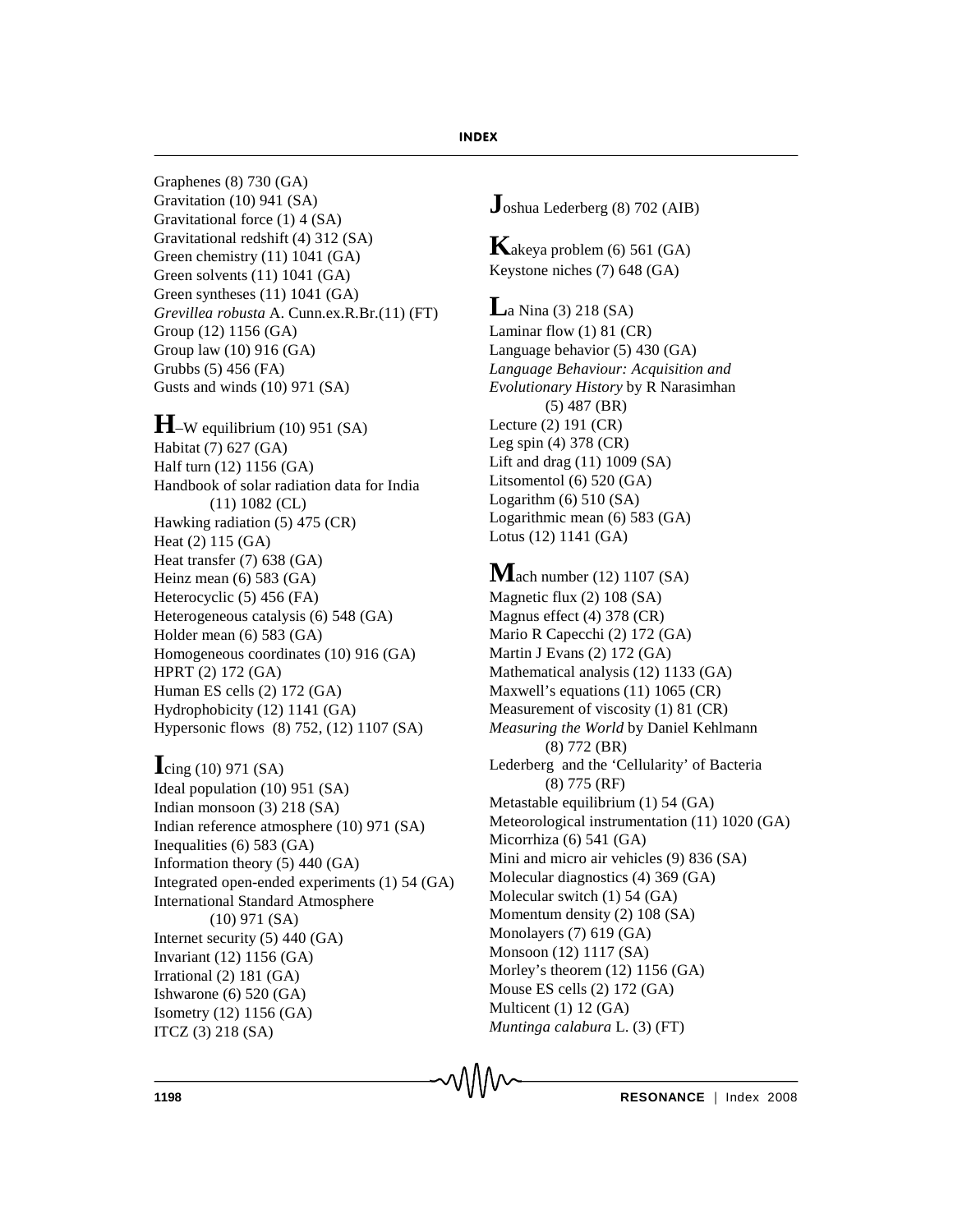**N**anoscale (2) 195 (RN) Nanotechnology (12) 1141 (GA) Napoleon's theorem (12) 1156 (GA) Natural selection (3) 236 (GA) Neurogenetics (10) 909 (GA) *Neurospora* (1) 12, 28 (GA) Newtonian gravity (1) 4 (SA) Nine-point circle (1) 35 (GA) Nitrile-containing natural products (4) 355 (GA) Number theory (5) 440 (GA)

## **O**ff spin (4) 378 (CR)

Olefin metathesis (5) 456 (FA) Oliver Smithies (2) 172 (GA) On the system and engineering design of the general purpose electronic digital computer at TIFR (5) 490 (CL) On the tendency of varieties to depart indefinitely from the orginal type (3) 283 (CL) One-one correspondence (7) 662 (CR) Optics (12) 1098 (SA) Oscillation (11) 998 (SA) Ozonesonde (11) 1020 (GA)

## **P**arasitism (3) 245 (GA)

Pascal's theorem (10) 916 (GA) Pattern (2) 181 (GA) PCR (4) 369 (GA) Pedagogy (2) 191 (CR) Period doubling (1) 54 (GA) Periodic decimal expansion (2) 181 (GA) Peter Grünberg (4) 343 (GA) Photon (2) 115 (GA) Phytochemicals (3) 245 (GA) pi (2) 181 (GA) Planck (2) 134 (GA) Plane geometry (1) 35 (GA) Planetary motion (8) 768 (CR) Plant–fungus association (6) 541 (GA) Poiseuille's equation (1) 81 (CR) Poisson equation (1) 4 (SA) Polyacetylene (8) 739 (GA) Polyalthic acid (6) 520 (GA) Polycyclic aromatic hydrocarbons (8) 730 (GA) Polyphenyls (8) 730 (GA) Population genetics (9) 812 (SA) Potential theory (6) 510 (SA) Power mean (6) 583 (GA) Predictability (12) 1117 (SA) Prediction (12) 1117 (SA) Pressure altitude (10) 971 (SA) Primary and secondary keystone species (7) 648 (GA) Prime number theorem (9) 866 (GA) Prime numbers (5) 440 (GA) Primes (9) 866 (GA) Principle of equivalence (4) 312 (SA) Probability (7) 662 (CR) Ptolemy's theorem (1) 35 (GA) Public key cryptosystem (5) 440 (GA)

**Q**uantum field theory (8) 739 (GA) Quantum mechanics (3) 212 (SA); (7) 655 (GA) Quinine (3) 254 (FA) Quinotoxin (3) 254 (FA)

**R**ama Rao A V (7) 680 (FF) Ramakrishnan C (1) 89 (FF) Random permutation (10) 978 (TIO) Randomness (7) 655 (GA) Rangarajan S K (12) 1092 (AIB); (12) 1133 (GA) Raychaudhuri equations (4) 319 (GA) Rayleigh–Jeans law (2) 115 (GA) Real–time PCR (4) 369 (GA) Reductionist biology (3) 272 (CR) Relativity (5) 412, (7) 610, (9) 844 (SA) Replica plating (8) 716 (GA) Residue class ring (5) 440 (GA) Restoration ecology (7) 648 (GA) Reynold's number (1) 81 (CR); (12) 1107 (SA) Riemann integral (4) 334 (GA) Rigid scaffolds (2) 195 (RN) RSA (5) 440 (GA)

**S**chrock (5) 456 (FA) Secondary metabolites (3) 245 (GA) Seedling types (5) 468 (CR) Self-cleaning (12) 1141 (GA)

**RESONANCE** | Index 2008 **1199**